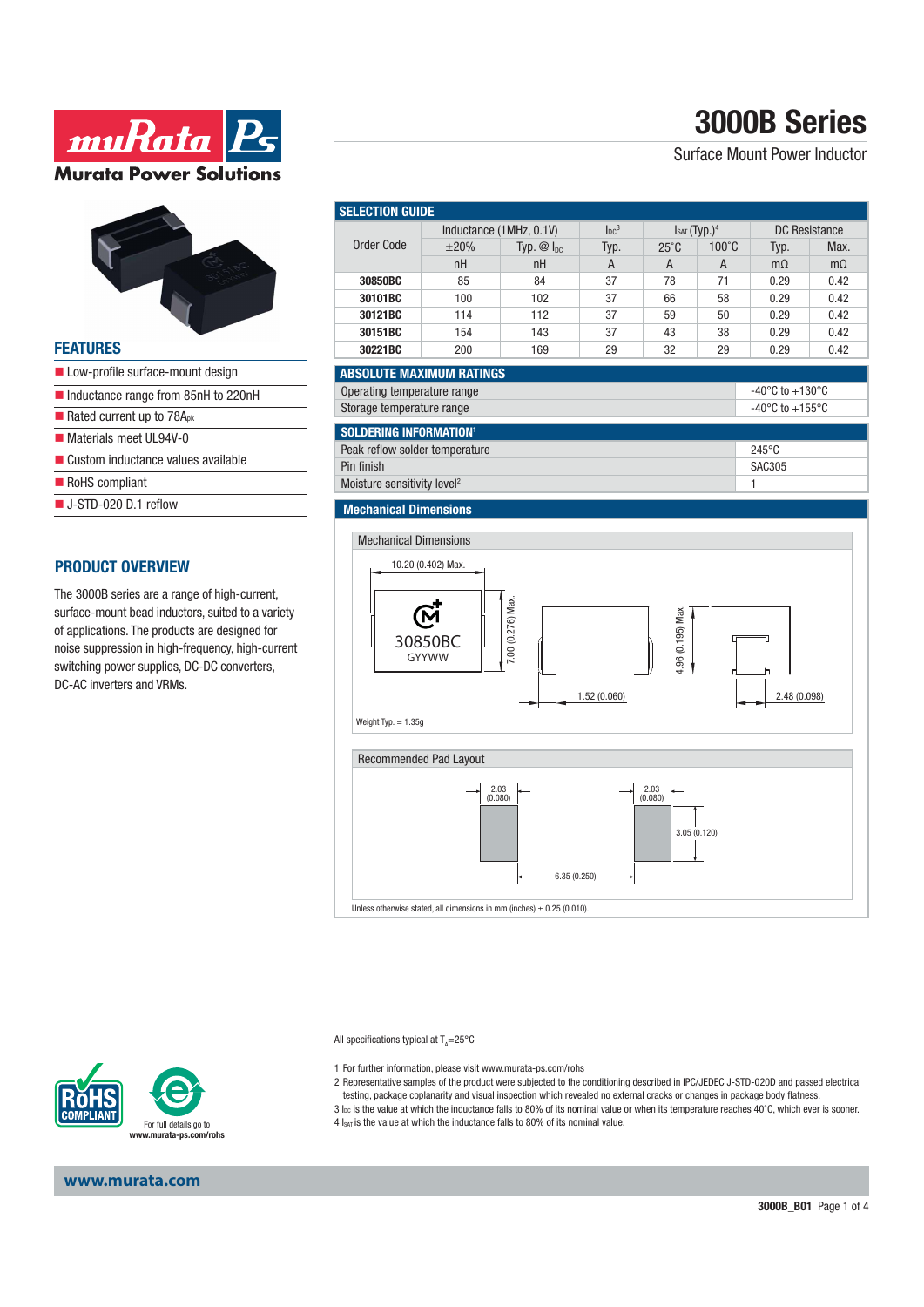## **muRata Bs** Murata Power Solutions

# **3000B Series**

Surface Mount Power Inductor



120nH 50 Temperature rise above ambient, t (°C) Temperature rise above ambient, t (ºC) 220nH<br>2 85nH  $100n$ 40 155nH 30 20 10  $\,$  0  $\,$ 0 5 10 15 20 25 30 35 40 45 Current, I DC (A)

### **INDUCTANCE Vs FREQUENCY**



**www.murata.com**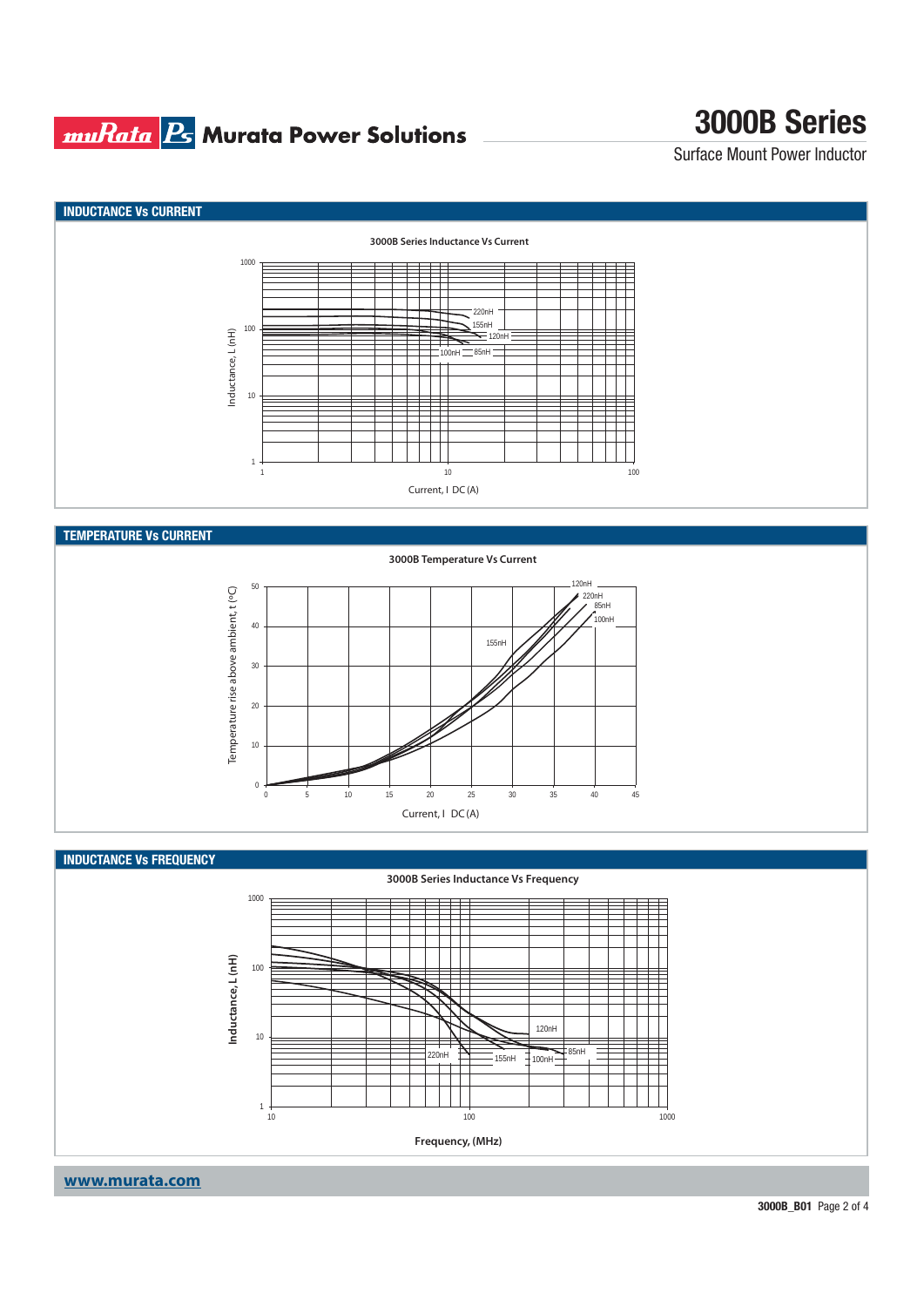## **muRata Ps** Murata Power Solutions

# **3000B Series**

Surface Mount Power Inductor